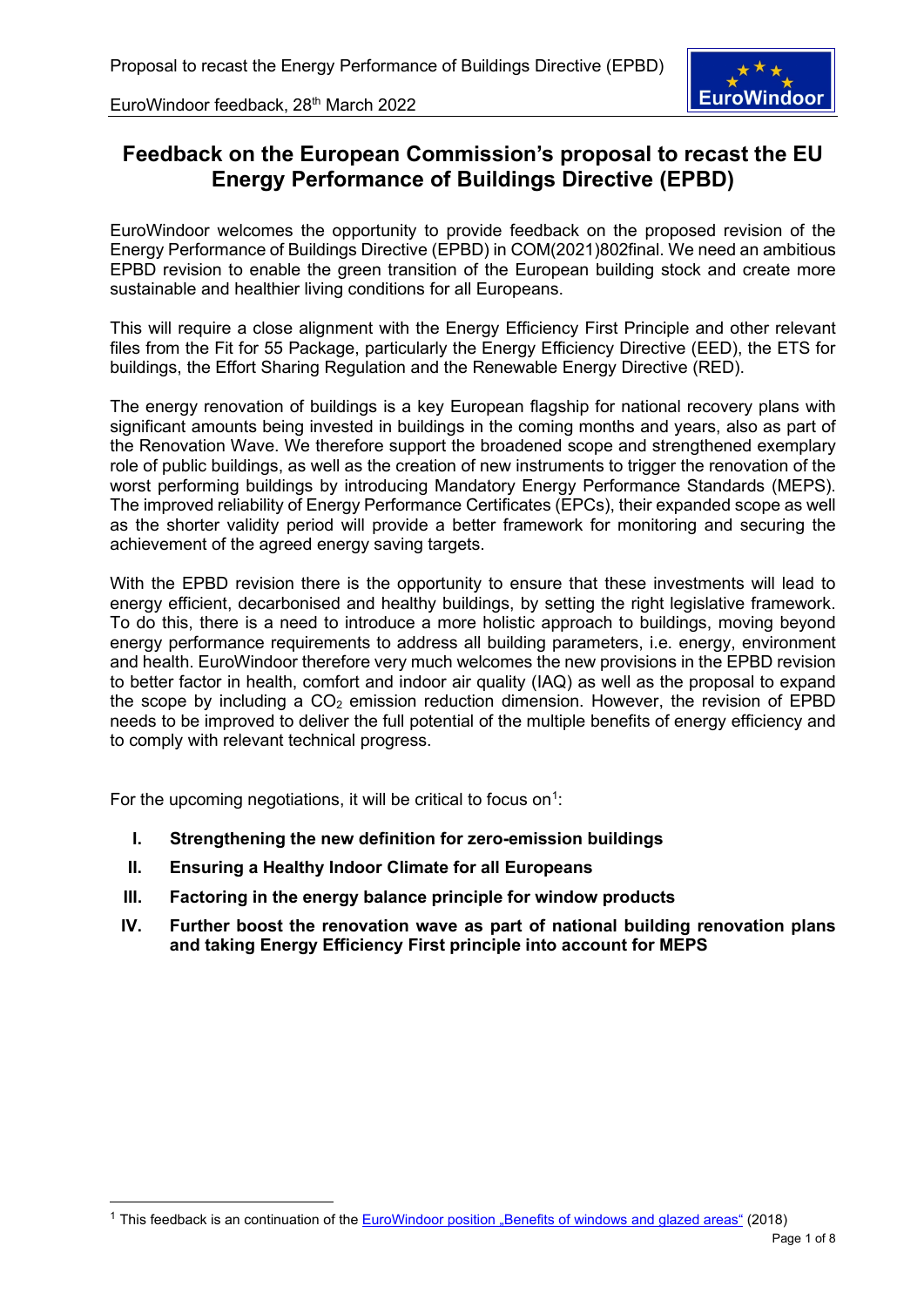

## **I. Strengthening the zero-emission buildings concept**

Since its introduction in 2010, the concept of nearly Zero Energy Buildings (nZEB) has been a key instrument of the EPBD to secure the energy performance of new buildings. EuroWindoor fully supports the Commission's plan to broaden the scope of EPBD definitions by including GHG emissions in the set of regulated indicators.

However, in our view the proposed definition for "zero-emission buildings" does not address  $CO<sub>2</sub>$ emissions specifically, but only re-affirms the need to limit the energy consumptions of new buildings and to supply them with renewable energy. With the achievement of ambitious energy targets for nZEB, Europe has now reached a tipping point where the environmental load of construction materials for new buildings is comparable to the  $CO<sub>2</sub>$  emissions associated to energy consumptions of buildings.

It is therefore crucial to start regulating the environmental load of new buildings – both for the use phase but more importantly for the embodied  $CO<sub>2</sub> -$  by introducing mandatory LCA for all new buildings as soon as possible as already done in Denmark, Netherlands and France.

The current proposal for recast EPBD (COM(2021) 802 final) will not generalize the use of LCA until 2030, de facto preventing efficient target setting until 2033-2035 (based on experience from Member States where LCA and associated  $CO<sub>2</sub>$  thresholds were introduced). This status quo represents a major barrier toward Europe's 2030 objectives.

- Earlier implementation of mandatory LCA for all new buildings between 2025 and 2030.
- Require the member states to introduce a clear timeline for the rollout of thresholds associated to mandatory LCA for all new buildings.
- Modify the definition of 'zero-emissions buildings' and 'nearly zero energy buildings' in Article 2, by allowing all sources of renewable energy to cover their very low energy demand (incl. nearby and grid renewables).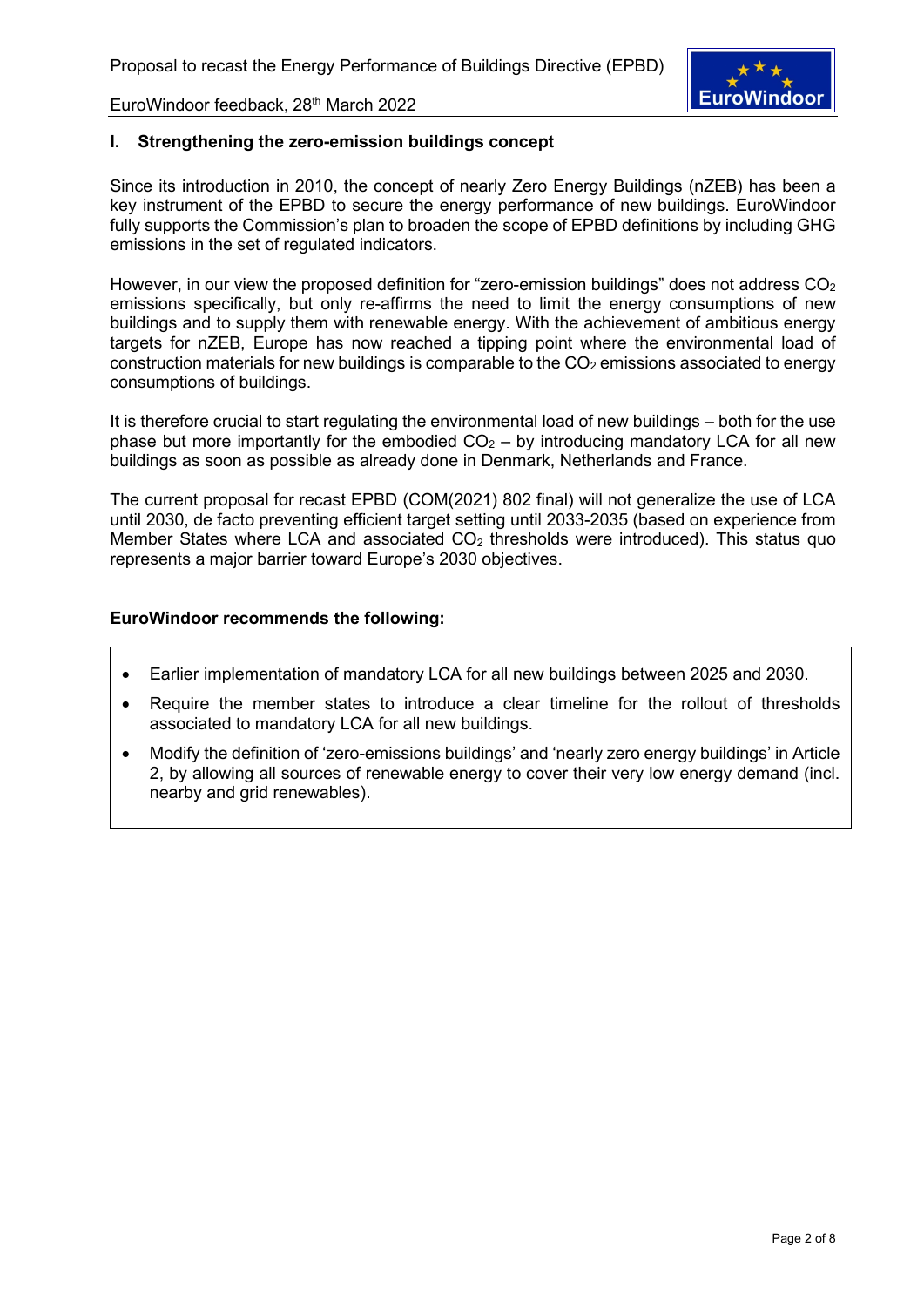

## **II. Ensuring a Healthy Indoor Climate for all Europeans**

People spend up to 90% of their time in buildings but many existing European buildings suffer from poor daylight and indoor climate with adverse effect on health, well-being and productivity.

EuroWindoor welcomes new requirements to monitor and regulate indoor air quality for zeroemission building as well as the introduction of health externalities of energy use in the methodology framework to identify cost-optimal levels. However, direct health externalities should also be factored in to include wider benefits not related to energy use (impact of healthy indoor climate through e.g. better daylight conditions or better indoor air quality). By doing so, we will be able to quantify the multiple benefits of Energy Efficiency.

Due to the outstanding share of Europeans living in unhealthy buildings (1/6<sup>th</sup> of Europeans and  $1/3<sup>rd</sup>$  of European children<sup>[2](#page-2-0)</sup>), we believe this major challenge of our building stock should be addressed via a strong Energy Performance of Buildings Directive, tackling health and comfort of occupants and placing these indicators at the same level as energy aspects.

The term "healthy indoor climate" is mentioned 4 times in the 2021 recast EPBD but has unfortunately not been defined in any of the 57 definitions available in Article 2.

To re-establish a better habitability of existing buildings (via renovation and modernization) and secure the resilience of future buildings (new constructions), we call for the introduction of an ambitious definition of a 'healthy indoor climate' in Article 2 of the Recast EPBD, including essential parameters as described in the EPB Standard EN 16798-1: **daylight, indoor air quality, overheating mitigation and acoustics**.

EuroWindoor also advocate for introducing the definition for 'healthy indoor climate' to be considered in the scope of zero-emission building, Energy Renovation Passports and Energy Performance Certificates.

- $\checkmark$  The successful improvement of the energy performance of new buildings provided by the introduction of an nZEB definition a few years ago was unfortunately not accompanied by parallel goal to maintain (or improve) the well-being of occupants and has de-facto led to often prioritizing energy aspects over health and comfort. We therefore recommend using the 'zero-emission building' definition of Article 2 to secure that the future building stock presents a 'healthy indoor climate'.
- $\checkmark$  Regarding EPCs and to a certain extent, Building Renovation Passports there is a need to better reflect the fact that indoor climate improvements represent a strong incentive for building owners to conduct energy renovations. We therefore recommend using the Annex V of the recast EPBD to introduce the key components of the "healthy indoor climate" definition into the list of mandatory indicators to be present on EPC documents.

<span id="page-2-0"></span><sup>2</sup> [Healthy Homes Barometer,](https://velcdn.azureedge.net/-/media/marketing/de/dokumente/pdf/healthy-homes-barometer/velux-healthy-homes-barometer-2019.pdf) 2019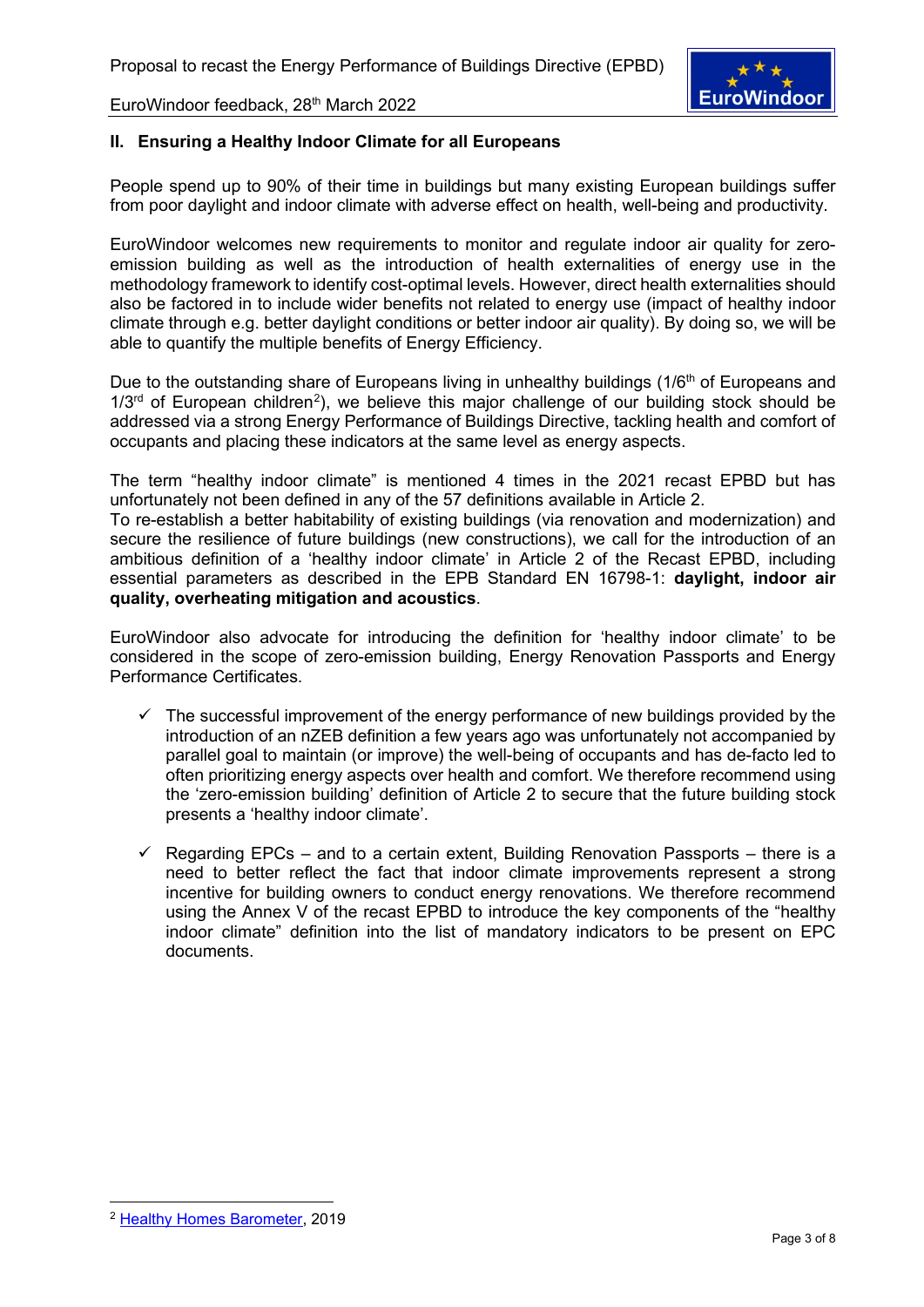

- Set a clear definition of 'Healthy Indoor Climate' in Article 2, using the set of indicators defined in EN 16798-1.
- Ensure that zero-emission buildings and nearly zero energy buildings become holistic standard definitions by using 'Healthy Indoor Climate' as part of their definitions in Article 2.
- Ensure that end-users are aware of the Healthy Indoor Climate level of their buildings/homes by introducing mandatory indications of 'Healthy Indoor Climate' levels in Energy Performance Certificates (Annex V) and Building Renovation Passports (Article 10 via Delegated Act).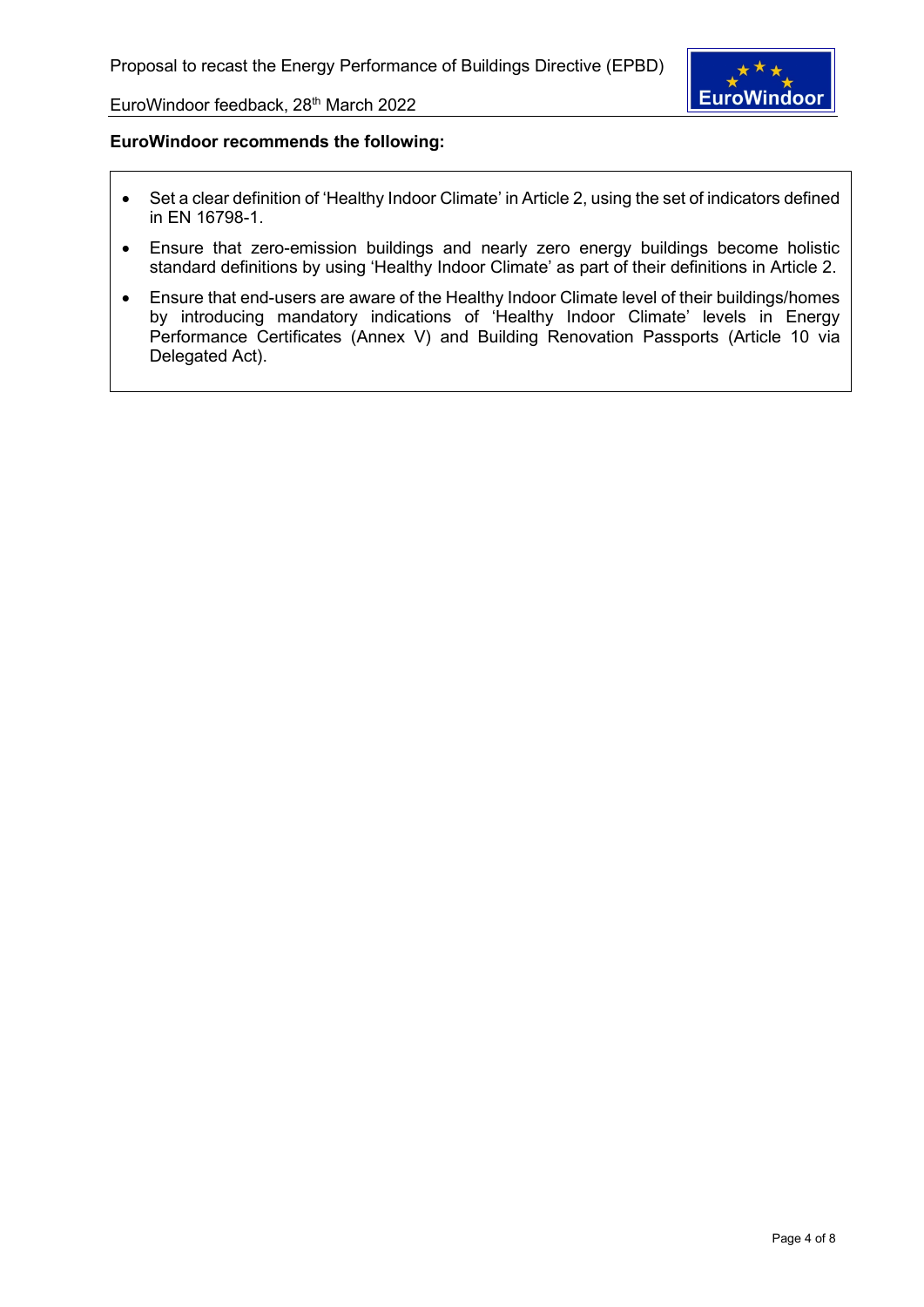

### **III. The energy balance principle shall be defined in the specific heating and cooling climatic conditions to assess the energy performance of windows**

The EPBD clearly states in Annex I 4. (g) to consider passive solar systems and solar protection in the methodology for calculating the energy performance of buildings, which is highly appreciated by EuroWindoor. But such a rule is missing for calculating the energy performance of building elements, although there is in Article 5 a requirement to set minimum energy performance requirements for building elements of the building envelope when they are replaced or retrofitted.

Currently, Member States have regulated windows mainly by  $U_W$ -values (heat-loss). However, when the effect of solar gain is left out, the real performance is not reflected and this is not in line with the objectives of sustainable development or giving the right assessment of a window's real contribution to the performance of a building envelope.



Adopting so-called energy balance approach would give a more correct picture of the performance of a building element, and would influence the actual energy performance of buildings. It would also show that windows can be positive contributors to building envelopes as a source of renewable energy.

The Commission Recommendation (EU) 2019/1019 of 7 June 2019 on building modernisation gives already the example of the 'energy balance' approach when calculating the energy performance of a building element of the building envelope. EuroWindoor recommends the 'energy balance' approach to be used also in the EPBD when it comes to the requirement for Member States to set minimum energy performance requirements for building elements that form part of the building envelope when they are replaced or retrofitted in relation to Article 5 in proposed new EPBD.

Due to the different climatic conditions, different levels of energy efficiency occur, which leads to different optimization goals (e.g. in the North heat protection and in the South prevent overheating). Member States are to set the right balance between e.g. the heating and cooling factors in regulation, and to create the best link in the specific climatic context to other relevant regulated performances of buildings or products. However, the same kind of concept can be adopted across borders in Europe.

- $\checkmark$  Window replacement policies based on single U<sub>W</sub>-value requirements should be replaced by energy-balance requirements to optimise and secure their efficiency.
- $\checkmark$  Energy-balance equations should be defined at national level to account for local climatic conditions. The concept of a differentiated energy balance approach (U- and g-value, air permeability and the effect of solar protection) therefore to be defined in the specific heating, cooling and climatic context of Member States.
- $\checkmark$  Energy-balance requirements should be based on cost-optimality as proposed in Article 6 and taken into account by the Commission when revising the comparative methodology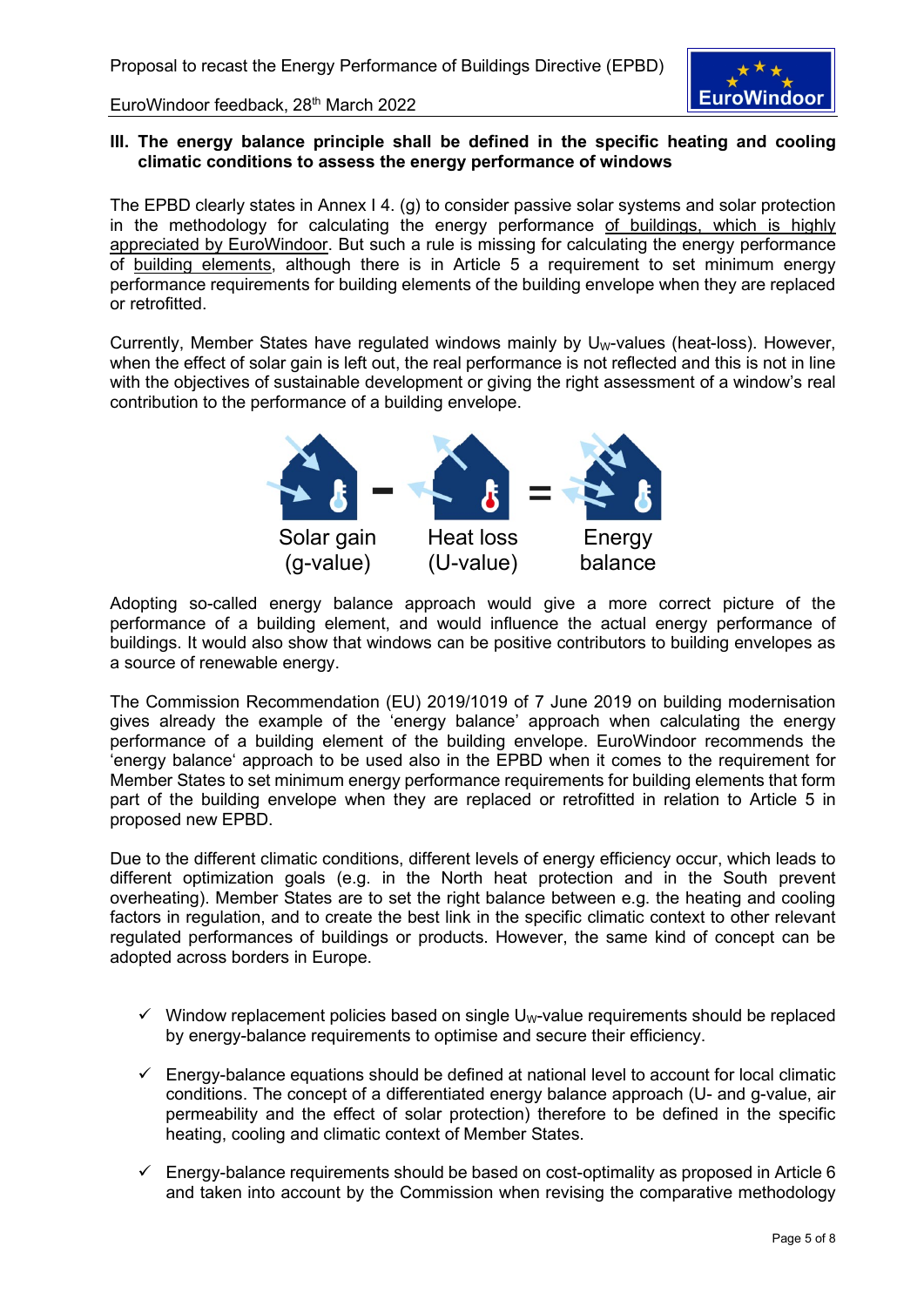**EuroWindoor** 

EuroWindoor feedback, 28<sup>th</sup> March 2022

framework for calculating cost-optimal levels of minimum energy performance requirements for individual building elements.

- $\checkmark$  For cooling dominated climatic conditions, policies should include expectable savings for cooling as they account for a significant part of building consumptions
- $\checkmark$  The recast of EPBD should include the energy balance approach also for requirements to building elements of the envelope.

- Include building elements that form part of the building envelope within scope of Article 4 to ensure that framework of Annex I applies.
- Inform end-users of expected benefits from solar gains provided by transparent elements, and introduce Energy Balance as an accurate indicator for these products.
- Consider the relevance of energy balance approach in in Energy Performance Certificates (Annex V point 2) by including U-value **and g-value** for the transparent elements of the building envelope and delete any reference to type of "most common transparent element", because this is not related to energy efficiency and misleads.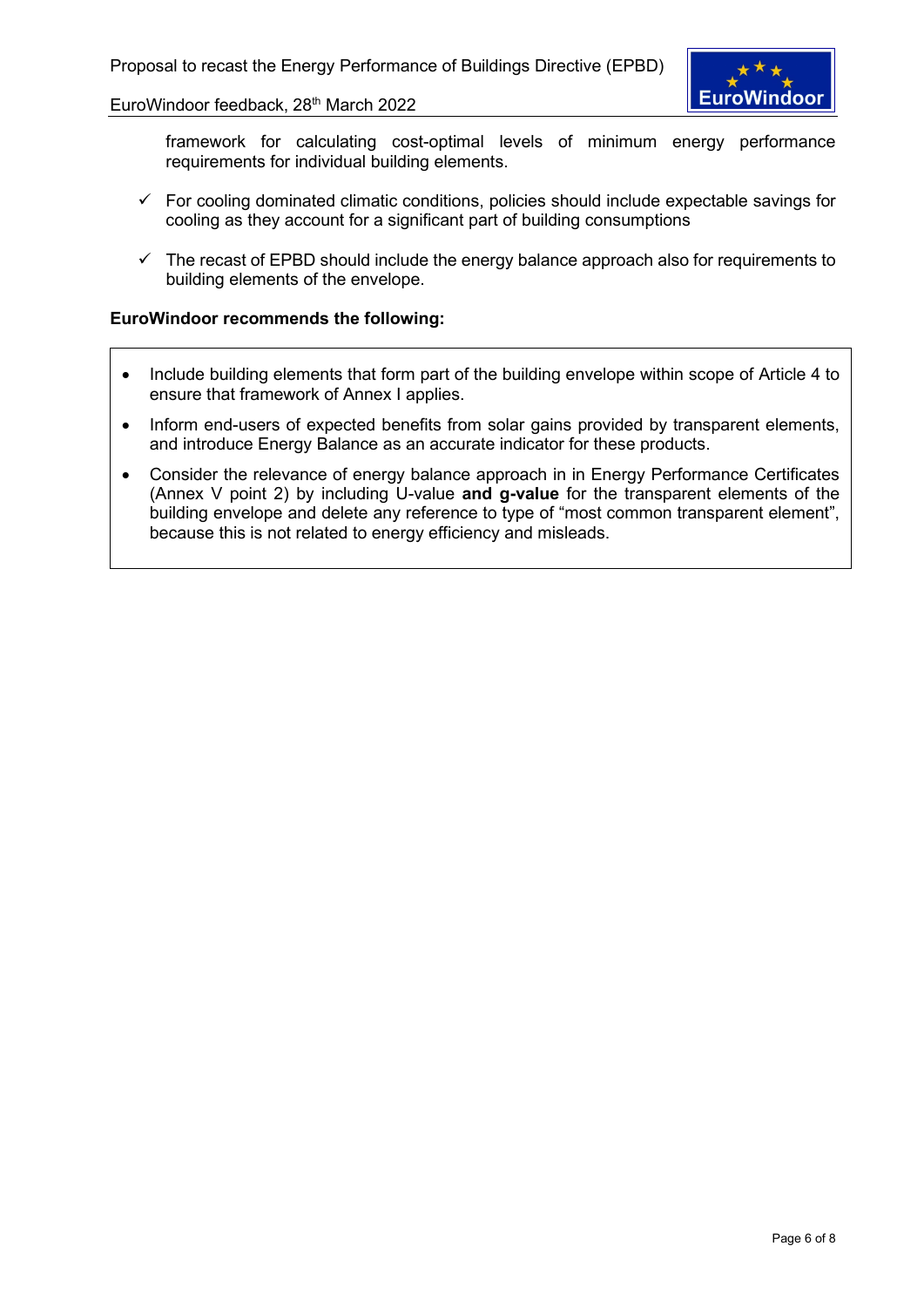

### **IV. Further boost the renovation wave as part of ambitious national building renovation plans and taking Energy Efficiency First principle into account for MEPS**

While the Europe's building stock – residential and non-residential is responsible for 40% of EU primary energy consumption and 36% of the  $CO<sub>2</sub>$  emissions, and 75% of the building stock remains inefficient, the rate of building renovation is too low – below 1.2% per year. An issue the recent Renovation Wave Strategy aims to tackle by at least doubling annual renovation rates.

Also thanks to the increased funding available for building renovations as part of national recovery plans, there is a real opportunity to get closer to the objective to grow the renovation rate to 3%/year. The more operational nature of the national building renovation plans but also the introduction of Building Renovation Passports, Minimum Energy Performance Standards (MEPS) and Energy Performance Certificates (EPCs) are important steps towards triggering more renovations in Europe is key in obtaining large energy use reductions in our buildings, and the replacement of windows plays a crucial role in achieving this goal.

Energy savings is an important part of the landscape driving renovation. However, broader aspects are also critical to incentivise consumers to conduct deep energy renovations: A [Navigant](https://ec.europa.eu/energy/sites/ener/files/documents/1.final_report.pdf)  [study \(2019\)](https://ec.europa.eu/energy/sites/ener/files/documents/1.final_report.pdf) found that the most relevant aspects of energy renovation for consumers are not the energy savings, but the cost savings and improving the indoor climate by making their homes more comfortable/healthier. Key drivers for renovation include issues such as increased daylighting, avoiding over-heating, updating design (incl. the visual expression of the building, safety and accessibility in use, protection against noise, burglar resistance etc.) and of course – last but not least – cost considerations.

- $\checkmark$  The EPBD revision should create incentives for the renovation of the existing building stock in a cost effective way. The cheapest energy is that unused, and buildings should be seen as part of the energy system, and not as isolated islands (in line with the 'Energy Efficiency First' principle).
- $\checkmark$  Long-term operational national renovation plans and defined cost optimal requirement levels based on an energy balance approach will increase the investment certainty and innovation within the industry.
- $\checkmark$  EPBD revision should acknowledge health and comfort as important trigger points for deep energy renovations.

- Amend "**in line with the Energy Efficiency First principle**" in Article 2 4. as part of MEPS and include EE1 in Article 3 to comply with explanatory memorandum and Recital (6).
- Keep sentence in Annex I 2. "**Member States shall ensure that the optimal energy performance of the building envelope is pursued.**", because this is not replaced by the new text concerning EN 17423.